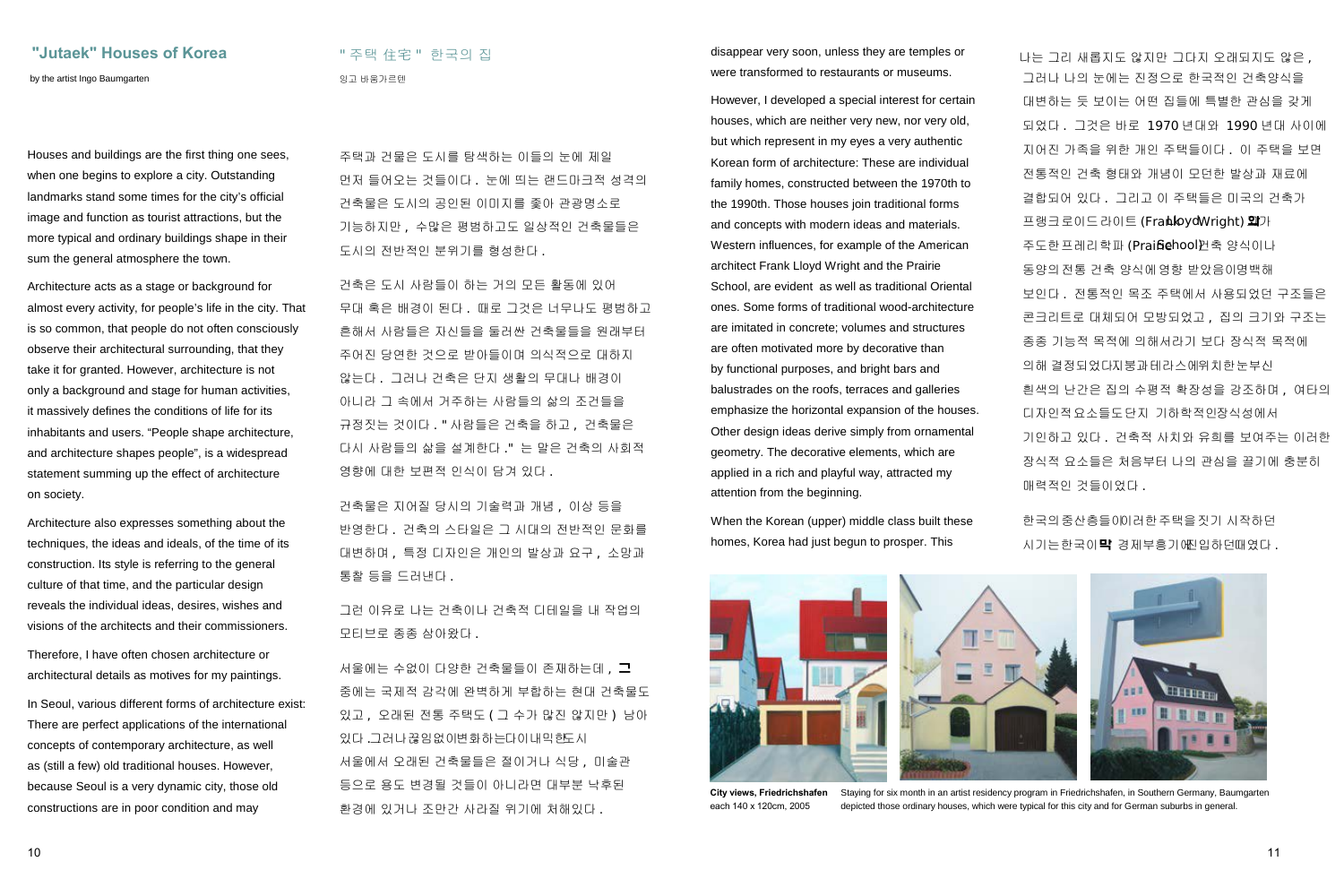

Original houses, typically with garden, wall and gate



Changing cityscape, Seogyodong, Seoul, 2010 and 2013



Modified houses: balconies are converted and and stairs added, car parkings replace gardens and walls and gates.



Covered houses: Added facades aim to hide the original architecture.

architecture conveyed by its decorative style a message, which architects and commissioners of the time could certainly identify with. It expresses the vision of a modern Korea, linked to it's traditions and open to new possibilities!

However, 20 to 30 years after their construction those houses were no longer appreciated the way they once were. The style became unfashionable; and therefore, they are no valuable status symbols anymore for their current owners or inhabitants. Due to the strong dynamism of the city Seoul, most of those buildings were strongly transformed and remodeled, if not demolished.

Since the generous and luxurious atmosphere of those houses attracted me, I studied this architecture carefully, in order to draw and to recompose it in my paintings. I enjoyed the playful creative beauty of the original houses, but I also discovered the big changes many of those houses had been gone through.

Often, the generous outdoor spaces like terraces and balconies were converted in order to increase the usable interior-space.

Originally built as homes for one family, new owners split up the space of the houses into different apartments. The afterwards added external stairs, giving access to the upper floor flats, indicates that transformation.

Some companies have completely remodeled the houses they use. Gardens became parking lots, and new facades cover and hide the original character of the architecture.

In recent years, those houses are more often demolished and replaced by buildings, which are more profitable, simply designed and typically sit on stilts to offer maximum parking space.

주택의 장식적인 스타일은 당시의 건축가나 건축주가 중요하게 생각했던 어떠한 메시지를 담고 있었는데 , 그것은 바로 전통과 새로운 가능성에뿌리박은 근대화된 한국에 대한 비전이었다 .

그러나 이삼십 년 후 이 주택들이 한 때 표방했던 의미들은퇴색되고말았고 현재의 거주자들에게 건물의 스타일은 낡고 촌스러운 것일 뿐 , 더 이상 어떤 가치나 지위의 상징으로 존재하지 않는다 . 도시의 강력한 역동성은 이러한 건축물들을 파괴 시키거나 완전히 다른 모습으로 바꾸어 놓았다.

주택이 가진 넉넉하고 고급스러운 분위기에 매료된 이후 , 나는 그것을 그대로 또는 재구성하여 화폭에 옮기기 위해 세심하게 관찰하였다 . 그 결과 주택이 원래 갖고 있는 유희적이고 창조적인 아름다움을 즐길 수 있었던 한편 , 많은 집들을 거처간 커다란 변화들을 발견하게 되었다.

많은 경우 테라스나 발코니와 같이 큰 면적을 차지하던 외부 공간은 가용성을 높이기 위해 실내공간으로 개조되었다 .

원래 단일 가구를 위한 주거 공간이었던 집들은 새로운 소유자에 의해 여러 가구로 쪼개어졌다 . 건물 밖으로 나있어 위 층으로의 독립된 길을 안내하는 계단이 그러한 변화를 말해준다.

어떤 회사들은 이 주택들을 그들의 용도에 맞게 완전히 리모델링하였다마당은 주차장이되었고 새로운 파사드는 주택이 가진 원래의 모습들을 모두 가려 버렸다 .

최근 몇 년간 주택들은 더욱 빠르게 철거되었고 기둥 아래 쪽에 넓은 주차장을 확보한 단순한 디자인의 상업용 건물들이 그 자리에 들어 섰다 .